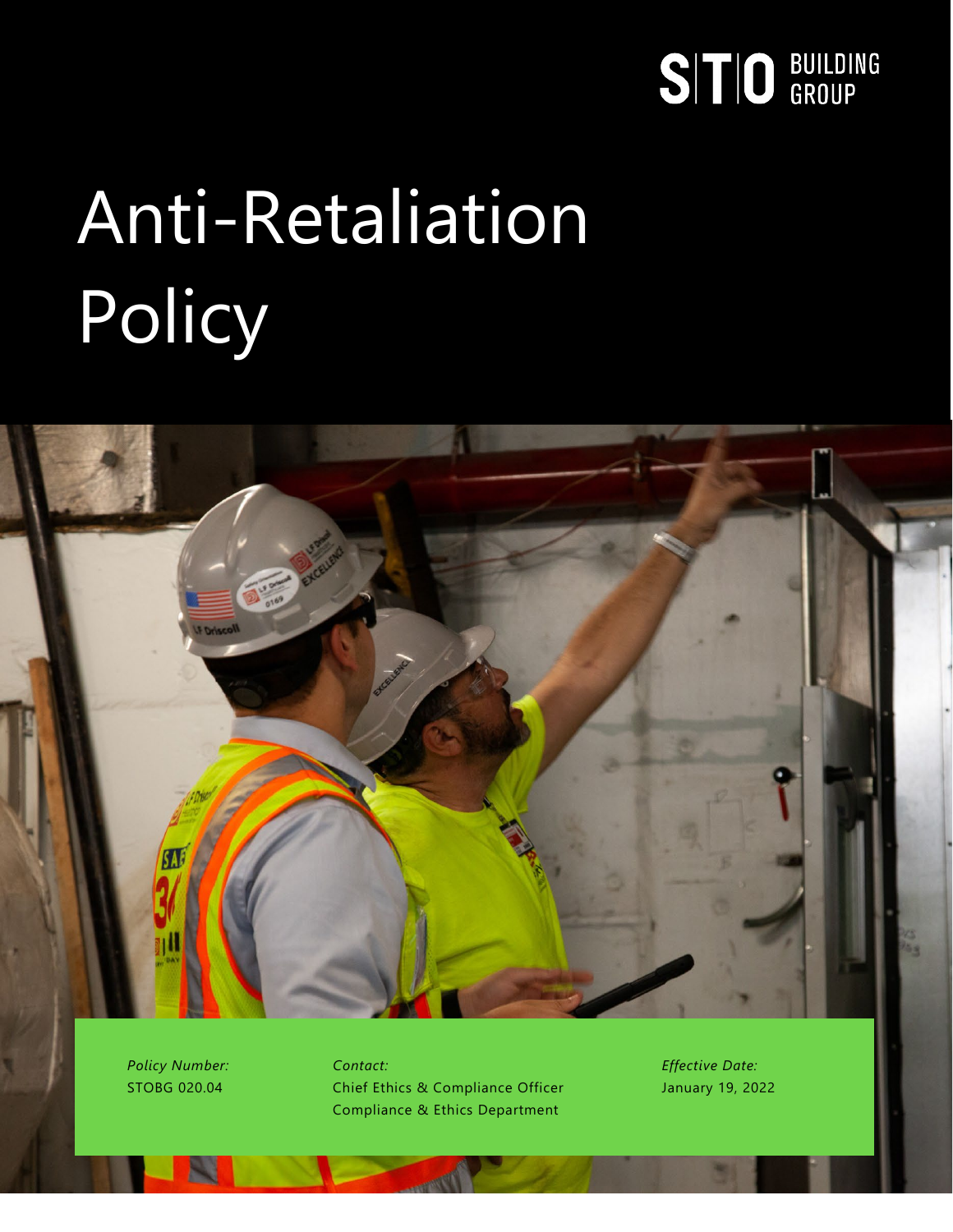# $\overline{N}$

#### **Clients First. Integrity Always.**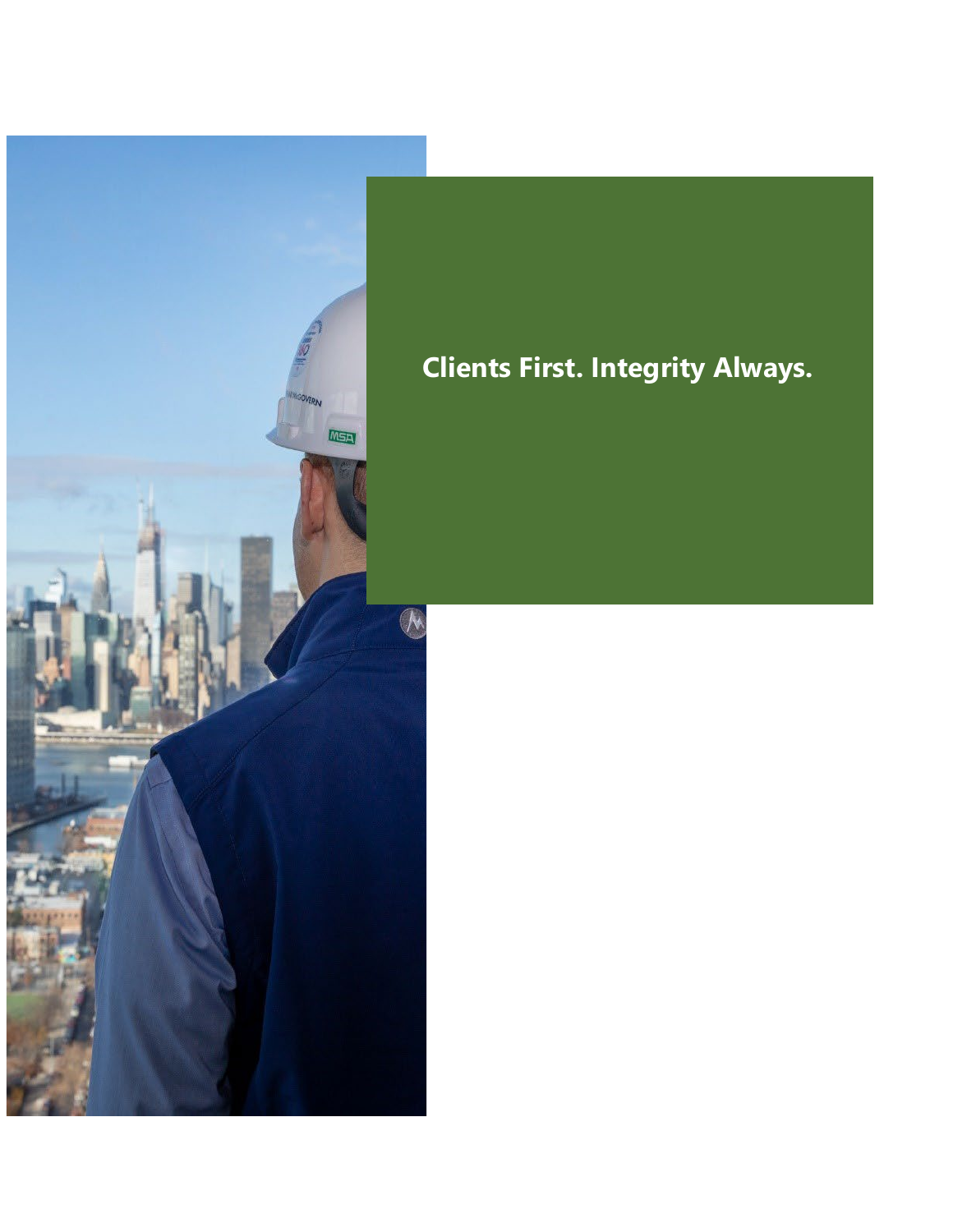#### *ANTI -RETALIATION POLICY*

### **INTRODUCTION**



At STO Building Group ("STOBG"), we strive to maintain a positive work environment in which employees feel comfortable engaging in open and honest dialogue, raising questions or concerns, and seeking guidance from colleagues and supervisors. This Anti-Retaliation Policy ("Policy") sets out our unwavering commitment to provide such an environment and to protect employees who raise matters in good faith from retaliatory behavior.

This Policy applies to each of the member companies of STO Building Group, and when we refer to "STOBG," the "company" or "organization," "we," "us," or "our" in this Policy, we mean the member companies of STO Building Group, both individually and collectively. All employees of STO Building Group, its member companies, subsidiaries, and affiliates must follow this Policy, as well as members of STOBG's board of directors and third parties when acting on behalf of our organization (collectively, "employees").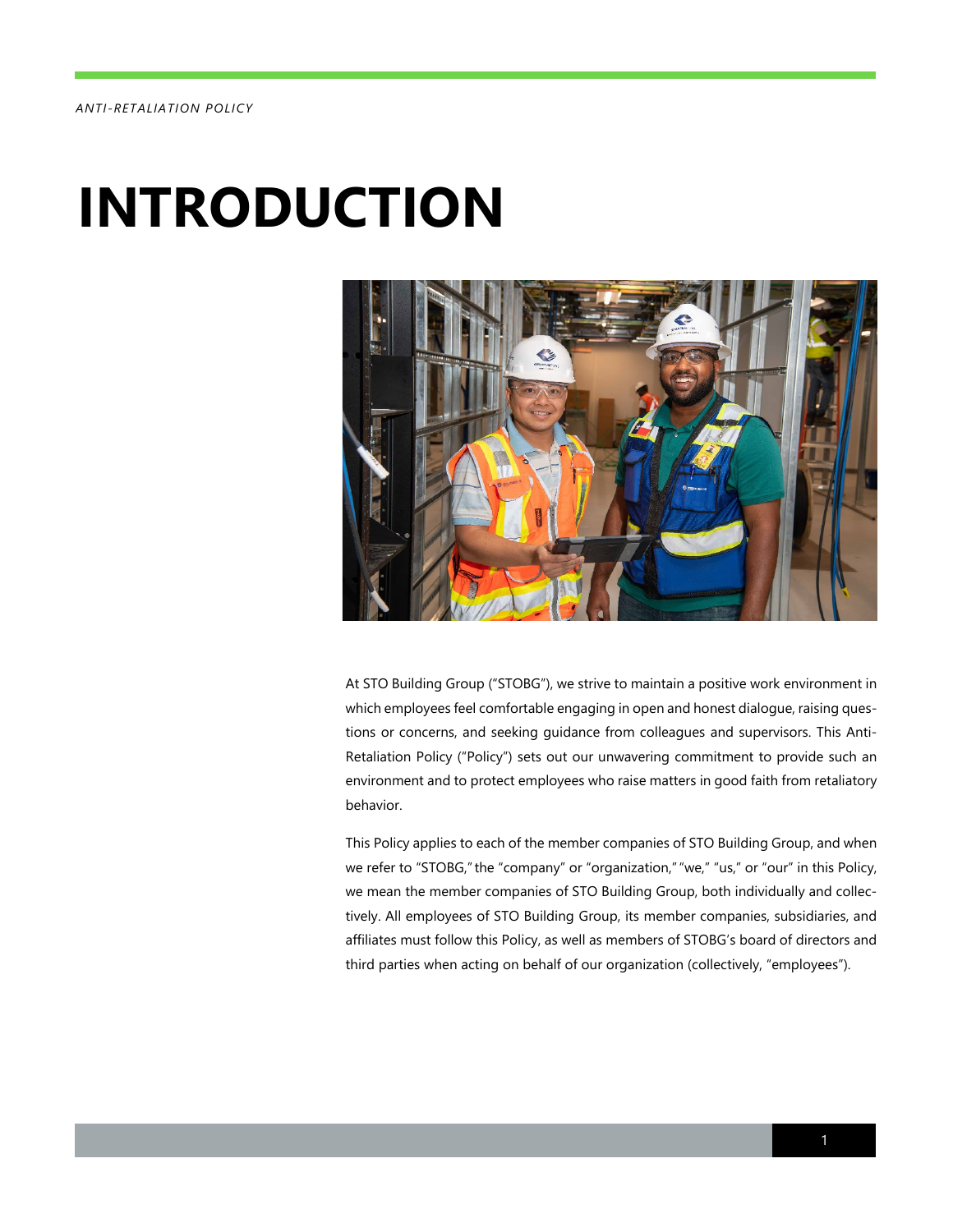#### *ANTI -RETALIATION POLICY*

We prohibit and will not tolerate any form of retaliation against an employee who engages in an activity protected by law (a "protected activity"), including:

- filing a good faith report, either internally or externally, about potential violations of company policy or applicable law. "Good faith" means that the person brought forward what they know in a sincere and honest report, regardless of whether the conduct turns out to be unethical.
- participating in an investigation of potential misconduct
- raising a question or concern within the company
- refusing to participate in improper or unlawful conduct

#### **NO RETALIATION**

Retaliation is any action, statement, or behavior that is intended to punish an individual for engaging in a protected activity or to deter one from engaging in a protected activity. Retaliation includes intimidation; discrimination; harassment; coercion; and adverse employment action such as demotion, suspension, failure to hire or promote or consider for hire or promotion, reduction of compensation, exclusion from company events or meetings, defamation of character, adversely impacted work conditions, failure to provide employment benefits, and termination, as well as related threats of such actions.

This Policy protects employees who make a report in good faith, even when the conduct that they reported is not substantiated. It does not, however, protect employees who knowingly make a false report, provide false or misleading information in the course of an investigation, or otherwise act in bad faith.

This Policy does not shield employees from the consequences of their own misconduct or inadequate performance. It also does not prevent STOBG from addressing employee performance or behavior separate and apart from the conduct protected by this Policy.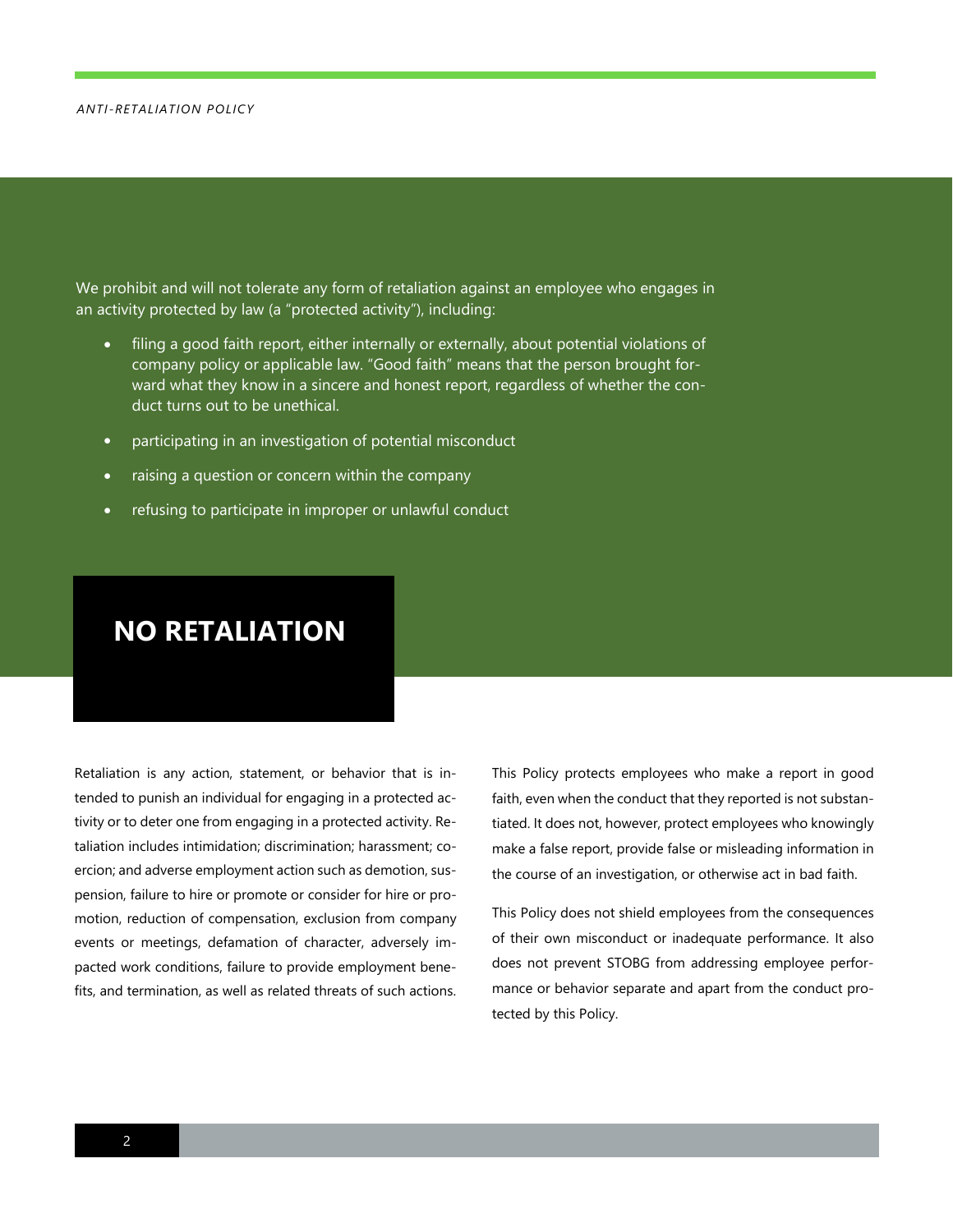#### *ANTI -RETALIATION POLICY*



#### **Contact a Company Resource**

You can report potential misconduct to any of the following company resources:

- your manager, department head, or business unit leader
- a member of STOBG executive management
- your compliance liaison or the Compliance & Ethics Department
- the Human Resources Department
- the Legal Department

If the company resource you report to has a conflict of interest, or if your initial report has failed to resolve the issue, you should make a follow-up report to our Chief Ethics and Compliance Officer.

If you prefer to submit a written report, you can use STOBG's internal complaint form for reporting harassment, discrimination, and retaliation, which is available on our intranet.

#### **YOUR OBLIGATION TO SPEAK UP**

Preventing misconduct is a responsibility shared by all of us. All employees have a duty to speak up and promptly report any suspected violation of our policies or applicable law. Disregard of this duty may have serious consequences both for the employee involved and for the company. Remaining silent in the face of illegal or unethical conduct simply is not an option.

#### **Another Resource: Our 24/7 Anonymous Helpline**

You may also report potential misconduct anonymously through our 24/7 helpline, operated by a third party unaffiliated with STOBG, by calling the below toll-free numbers or visiting the online portal.

#### **Call toll-free:**

866.593.6479 in the United States & Canada 0800.032.8483 in the United Kingdom 1.8006.15403 in Ireland

#### **Online:**

#### [stobg.ethicspoint.com](http://stobg.ethicspoint.com/)

Any reports made, whether anonymous or not, should include as much detail as possible in order to allow the company to investigate the matter appropriately. Important details may include, for example, the names of the people involved in or witnesses to the incident, the dates and times of the incident, where the incident occurred, and why you believe the incident should be reported.

Employees who believe that they may have been personally involved in misconduct are still required to report such matters. Self-reporting will be considered when deciding whether or what disciplinary action is appropriate.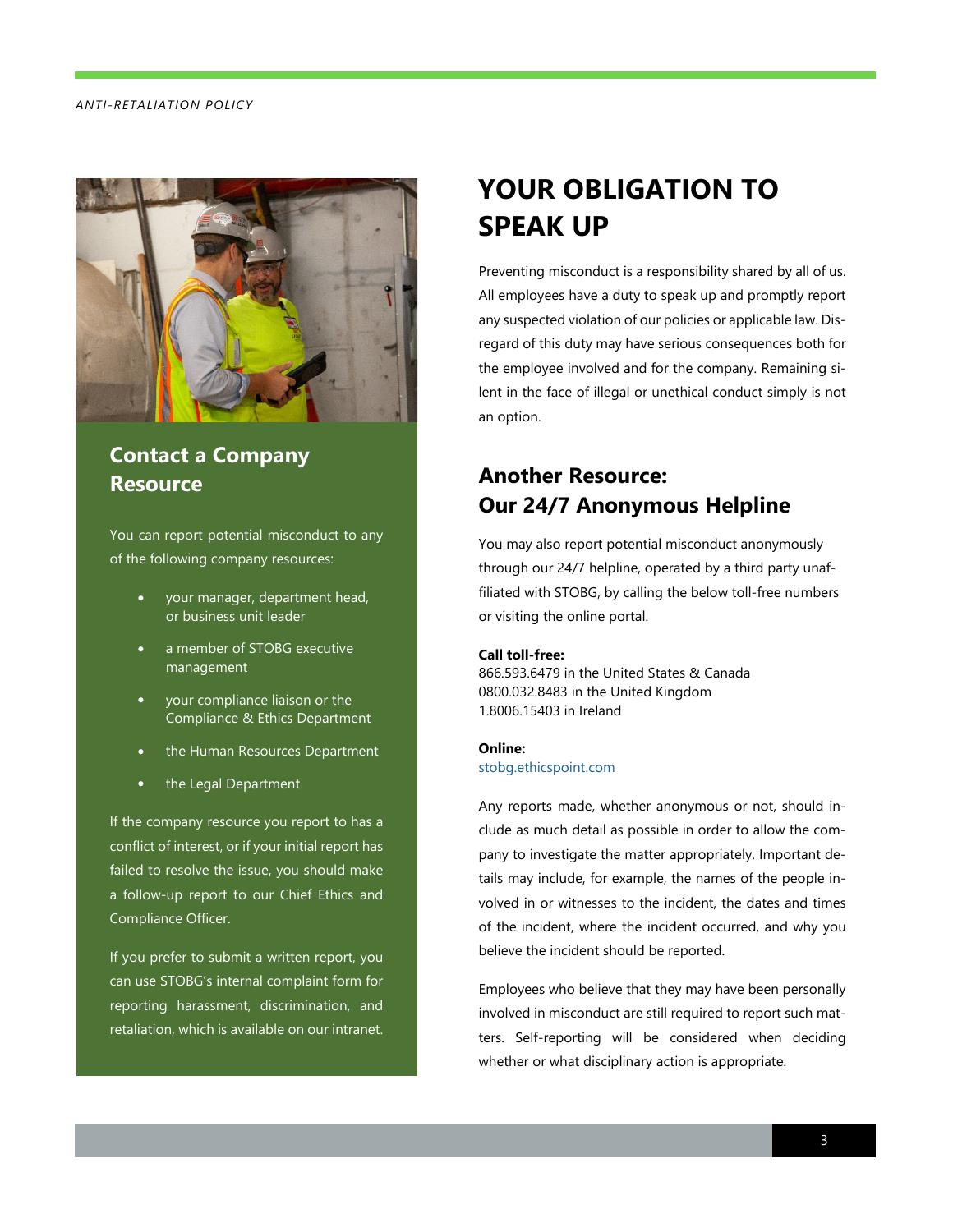#### **INVESTIGATION AND DISCIPLINARY ACTION**

We take all reports of potential misconduct seriously, and we investigate all such reports as quickly as possible. While we can't guarantee confidentiality in every circumstance, we make every effort to protect the identity of any employee making a report in good faith, as well as any individual involved in the investigation. Such information will be shared subject to applicable law and only on a need-to-know basis. When necessary, subject to applicable law, investigations or the results of investigations may be reported to law enforcement or to a company client.

#### **ADMINISTERING THIS POLICY**

#### **STOBG's Compliance & Ethics Department**

STOBG's Compliance & Ethics Department is responsible for developing, implementing, and interpreting this Policy. The department can be reached a[t compliance@stobuildinggroup.com.](mailto:compliance@stobuildinggroup.com) You can also reach out directly to our CECO or any other member of the department. Postal mail can be sent to STOBG's Chief Ethics & Compliance Officer at 330 W. 34th St., New York, NY 10001.



#### **Amendments to This Policy**

Our Compliance & Ethics Department periodically reviews this Policy to determine whether revisions are required to reflect changes in the law, our business, or our policies and practices. The most recent version of the Policy can be found on our intranet and on STOBG's website.

#### **Violations of This Policy**

The company will take appropriative corrective or disciplinary action for violations of this Policy or other company policies. Employees also may face discipline for failing to report misconduct. Disciplinary action may include termination of employment and, if the violation is also against the law, referral to the appropriate authorities.